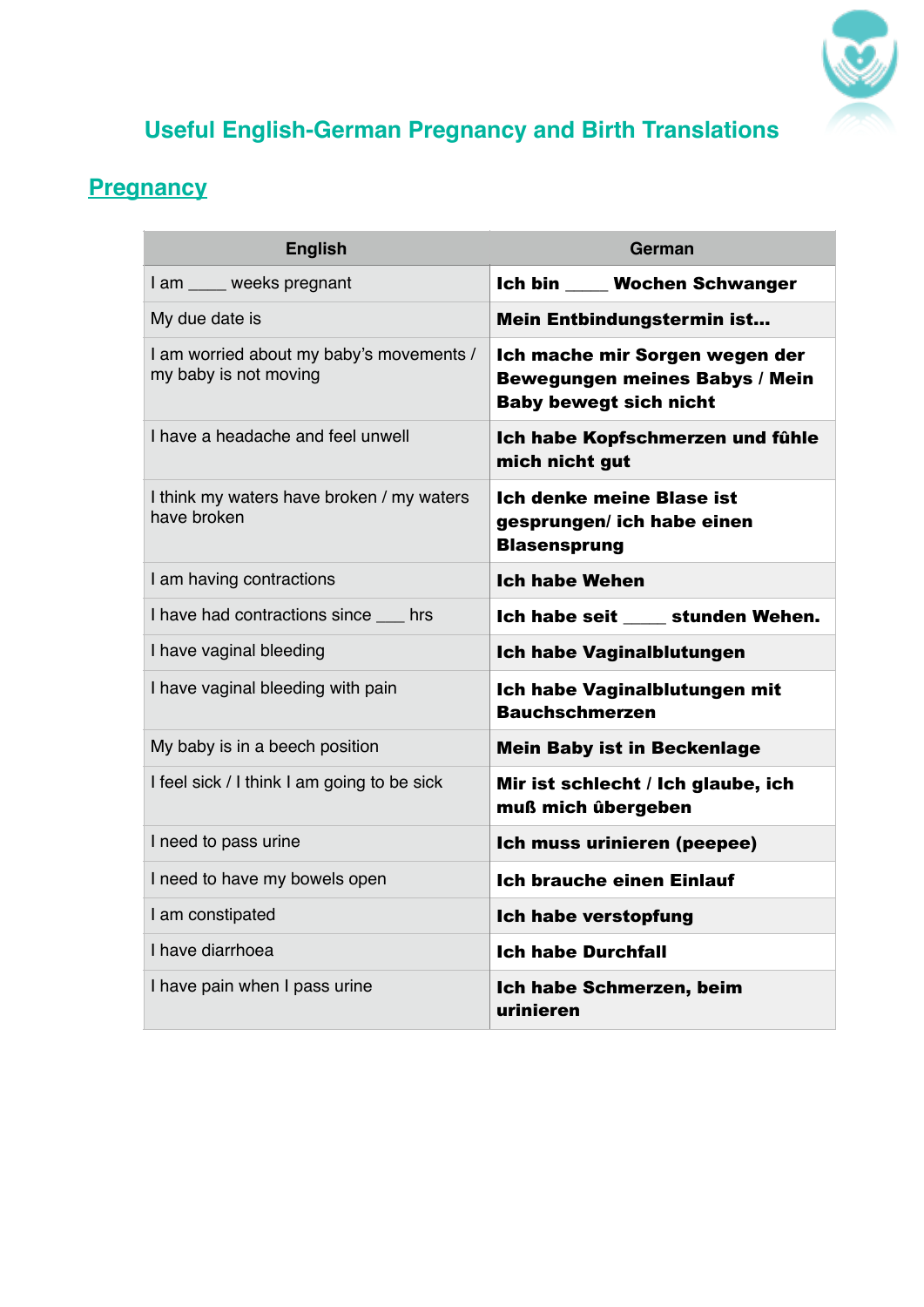## **Labour/Birth**

| <b>English</b>                                 | German                                                   |
|------------------------------------------------|----------------------------------------------------------|
| I think I need pain relieve                    | <b>Ich brauche Schmerzlinderung</b>                      |
| I am not coping with the pain                  | Ich ertrage die Scmerzen nicht                           |
| How many centimeters is the cervix<br>dilated? | Wie weit ist der Muttermund<br>geöffnet?                 |
| Is the baby's heartbeat ok?                    | Ist der Herzschlag des Baby in<br><b>Ordnung?</b>        |
| Can I have gas and air?                        | Kann ich Lachgas haben?                                  |
| I would like a bath                            | Ich wûrde gerne ein Bad nehmen                           |
| I would like an epidural                       | Ich hätte gern eine<br><b>Epiduralanästhesie/PDA</b>     |
| I want to push                                 | Ich möchte pressen                                       |
| I want to stand up                             | Ich möchte aufstehen                                     |
| I want to change position                      | Ich möchte die Position ändern                           |
| Have I torn? Do I need stitches?               | <b>Habe ich einen Damriss? Muß ich</b><br>genäht werden? |

#### **Post Delivery**

| <b>English</b>               | German                              |
|------------------------------|-------------------------------------|
| Is baby my baby ok?          | <b>Ist mein Baby in Ordnung?</b>    |
| Can you help me breast feed? | Können Sie mir beim Stillen helfen? |
| When can I go home?          | Wann kann ich nach Hause gehen?     |
| I have a fever               | <b>Ich habe Fieber</b>              |
| My baby has a fever          | <b>Mein Baby hat Fieber</b>         |
| My baby is floppy            | <b>Mein Baby ist schlapp</b>        |
| My baby is pale              | <b>Mein Baby ist blass</b>          |